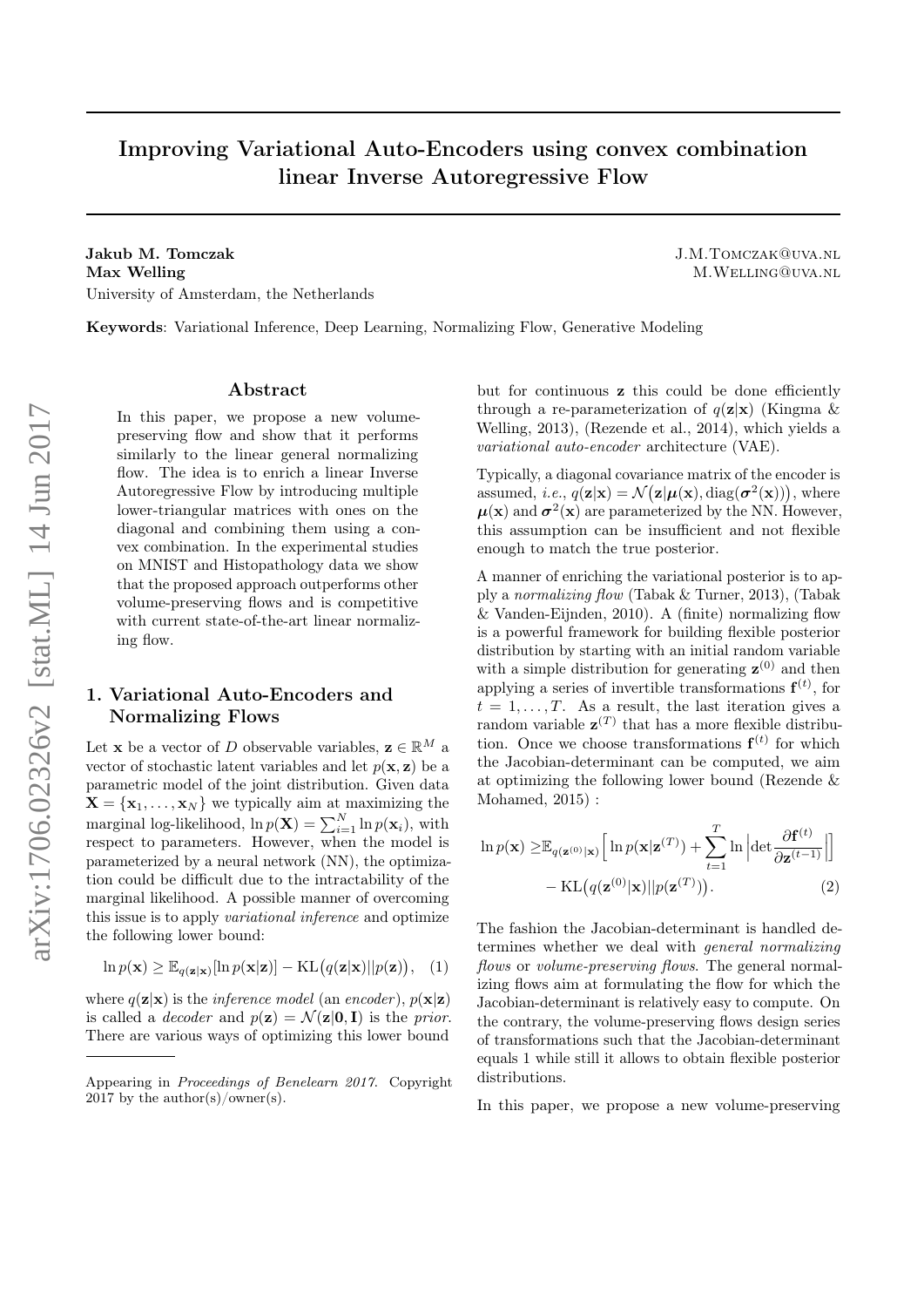flow and show that it performs similarly to the linear general normalizing flow.

### 2. New Volume-Preserving Flow

In general, we can obtain more flexible variational posterior if we model a full-covariance matrix using a linear transformation, namely,  $\mathbf{z}^{(1)} = \mathbf{L} \mathbf{z}^{(0)}$ . However, in order to take advantage of the volume-preserving flow, the Jacobian-determinant of L must be 1. This could be accomplished in different ways,  $e.g., \mathbf{L}$  is orthogonal matrix or it is the lower-triangular matrix with ones on the diagonal. The former idea was employed by the Hauseholder flow (HF) (Tomczak & Welling, 2016) and the latter one by the linear Inverse Autoregressive Flow (LinIAF) (Kingma et al., 2016). In both cases, the encoder outputs an additional set of variables that are further used to calculate L. In the case of the LinIAF, the lower triangular matrix with ones on the diagonal is given by the NN explicitly.

However, in the LinIAF a single matrix L could not fully represent variations in data. In order to alleviate this issue we propose to consider  $K$  such matrices,  $\{L_1(\mathbf{x}),..., L_K(\mathbf{x})\}$ . Further, to obtain the volume-preserving flow, we propose to use a convex combination of these matrices  $\sum_{k=1}^{K} y_k(\mathbf{x}) \mathbf{L}_k(\mathbf{x})$ , where  $\mathbf{y}(\mathbf{x}) = [y_1(\mathbf{x}), \dots, y_K(\mathbf{x})]^\top$  is calculated using the softmax function, namely,  $y(x) = \text{softmax}(NN(x))$ , where  $NN(x)$  is the neural network used in the encoder.

Eventually, we have the following linear transformation with the convex combination of the lower-triangular matrices with ones on the diagonal:

$$
\mathbf{z}^{(1)} = \left(\sum_{k=1}^{K} y_k(\mathbf{x}) \mathbf{L}_k(\mathbf{x})\right) \mathbf{z}^{(0)}.
$$
 (3)

The convex combination of lower-triangular matrices with ones on the diagonal results again in the lowertriangular matrix with ones on the diagonal, thus,  $|\det\left(\sum_{k=1}^K y_k(\mathbf{x})\mathbf{L}_k(\mathbf{x})\right)| = 1.$  This formulates the volume-preserving flow we refer to as convex combination linear IAF (ccLinIAF).

#### 3. Experiments

Datasets In the experiments we use two datasets: the MNIST dataset<sup>[1](#page-1-0)</sup> (LeCun et al., 1998) and the Histopathology dataset (Tomczak & Welling, 2016). The first dataset contains  $28 \times 28$  images of handwritten digits (50,000 training images, 10,000 validation images

<span id="page-1-1"></span>Table 1. Comparison of the lower bound of marginal loglikelihood measured in nats of the digits in the MNIST test set. Lower value is better. Some results are presented after: ♦ (Rezende & Mohamed, 2015),  $\diamondsuit$  (Dinh et al., 2014), ♦ (Salimans et al., 2015).

| <b>METHOD</b>                | $\approx \ln p(\mathbf{x})$ |
|------------------------------|-----------------------------|
| VAE                          | $-93.9$                     |
| VAE+NF $(T=10)$ $\clubsuit$  | $-87.5$                     |
| VAE+NF $(T=80)$ $\clubsuit$  | $-85.1$                     |
| VAE+NICE $(T=10)$ $\diamond$ | $-88.6$                     |
| VAE+NICE $(T=80)$<br>♦       | $-87.2$                     |
| VAE+HVI $(T=1)$ $\spadesuit$ | $-91.7$                     |
| VAE+HVI $(T=8)$ $\spadesuit$ | $-88.3$                     |
| $VAE+HF(T=1)$                | $-88.1$                     |
| $VAE+HF(T=10)$               | $-87.8$                     |
| $VAE+LinIAF$                 | $-86.7$                     |
| $VAE + cclINIAF(K=5)$        | $-86.1$                     |

and 10,000 test images) and the second one contains  $28 \times 28$  gray-scaled image patches of histopathology scans (6,800 training images, 2,000 validation images and 2,000 test images). For both datasets we used a separate validation set for hyper-parameters tuning.

Set-up In both experiments we trained the VAE with 40 stochastic hidden units, and the encoder and the decoder were parameterized with two-layered neural networks (300 hidden units per layer) and the gate activation function (Dauphin & Grangier, 2015), (Dauphin et al., 2016), (van den Oord et al., 2016), (Tomczak & Welling, 2016). The number of combined matrices was determined using the validation set and taking more than 5 matrices resulted in no performance improvement. For training we utilized ADAM (Kingma & Ba, 2014) with the mini-batch size equal 100 and one example for estimating the expected value. The learning rate was set according to the validation set. The maximum number of epochs was 5000 and early-stopping with a look-ahead of 100 epochs was applied. We used the warm-up (Bowman et al., 2015), (Sønderby et al., 2016) for first 200 epochs. We initialized weights according to (Glorot & Bengio, 2010).

We compared our approach to linear normalizing flow (VAE+NF) (Rezende & Mohamed, 2015), and finite volume-preserving flows: NICE (VAE+NICE) (Dinh et al., 2014), HVI (VAE+HVI) (Salimans et al., 2015), HF (VAE+HF) (Tomczak & Welling, 2016), linear IAF (VAE+LinIAF) (Kingma et al., 2016) on the MNIST data, and to VAE+HF on the Histopathology data. The methods were compared according to the lower bound of marginal log-likelihood measured on the test set.

<span id="page-1-0"></span><sup>&</sup>lt;sup>1</sup>We used the static binary dataset as in (Larochelle  $\&$ Murray, 2011).